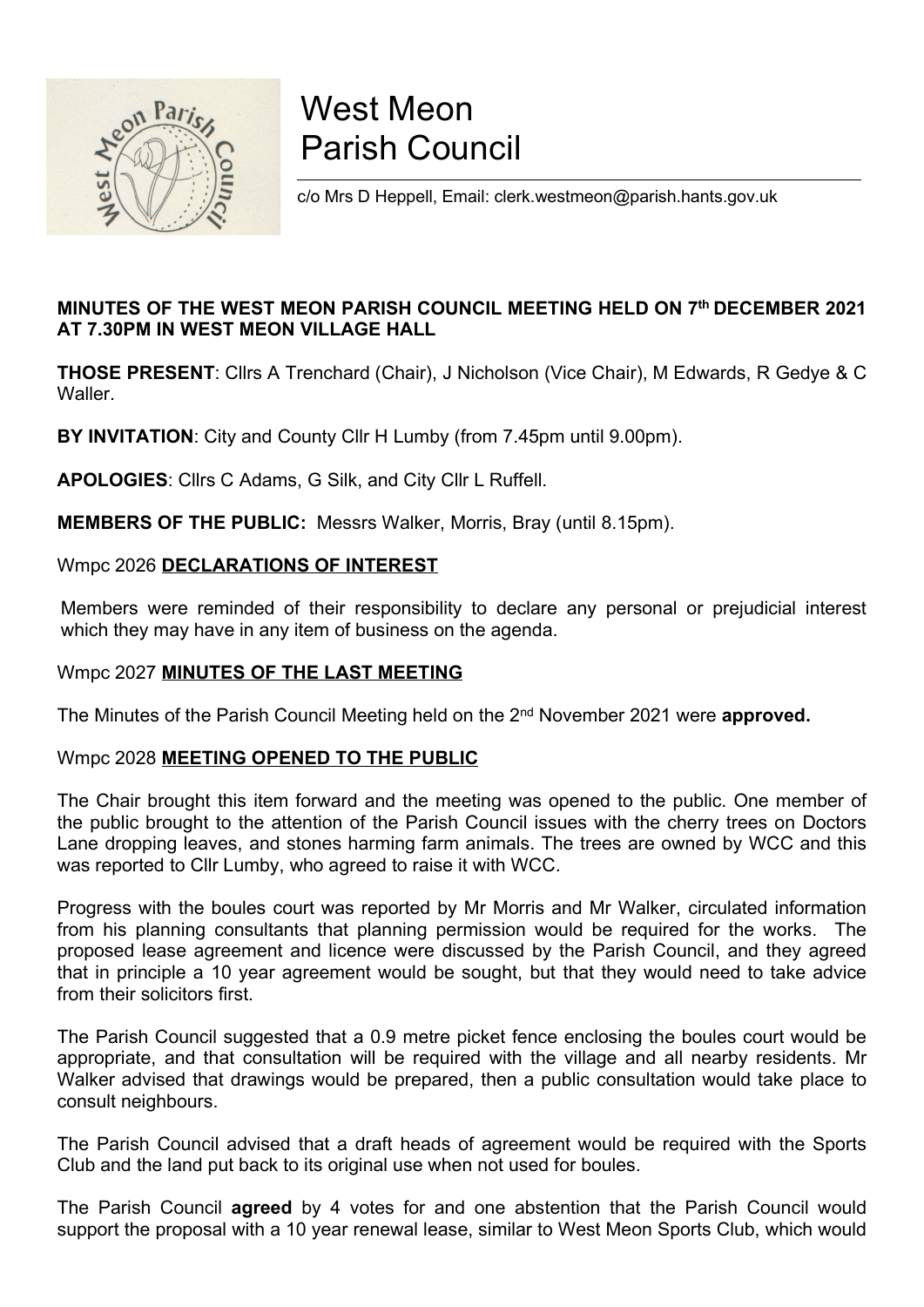roll over and have a peppercorn ground rent which would be reviewed, subject to the Parish Council seeking legal advice on the lease agreement. It was agreed that the rent would be calculated pro rata on the boules area, which Cllr Edwards agreed to measure and to work out appropriate charges.

#### Wmpc 2029 CITY & COUNTY COUNCILLOR LUMBY

Cllr Lumby had provided a report which had been circulated prior to the meeting (Appendix A). He advised that two sets of speed cameras are being discussed, and that the scrutiny committee are getting views on 20 mph speed limits.

Cllr Lumby advised that the Beech tree was removed on  $17<sup>th</sup>$  November 2021, and that the associated ditch is to be inspected by HCC. He has also reported the need for white lines by the butchers shop to HCC Highways, and it is on their list to review.

Cllr Edwards advised that WCC are required to trim the trees and hedges at Meonwara. Cllr Lumby reported that WCC have concluded parking at the rear of the garages at Long Priors would not be possible due to the position of underground tanks.

The Parish Council reported issues with bins being left on Church Lane, and associated accidents resulting from bins being on the road.

#### Wmpc 2030 CLERK'S REPORT

The Clerk reported that the half year audit has been passed by the internal auditor on his visit on 18<sup>th</sup> November 2021 and that the risk assessment is due to be assessed by the internal auditor on 15th January 2021 from 10:00am until 12.00 noon at the village hall. He will also look at issues of lease agreements and financial risks.

The WCC play area inspections have been booked for January 2022 for the recreation ground and Meonwara.

The protocol for marking the death of a senior national figure has been circulated.

#### TO RECEIVE WORKING GROUPS

#### Wmpc 2031 PLANNING

Metis Homes' planning and progress report was received and it was agreed that Metis Homes should be invited to the March 2022 meeting. Cllr Nicholson reported issues with a large puddle on Long Priors which she contacted the Metis foreman about.

#### Wmpc 2032 HIGHWAYS AND TRANSPORTATION

- a) The Parish Council agreed to support the HCC 20mph hour scheme.
- b) The Parish Council agreed that a note should be put in the Parish News advising that no notices should be put in the bus shelter.

#### Wmpc 2033 COMMUNITY, HOUSING AND RECREATION

a) Following the meeting in the Thomas Lord pub on  $6<sup>th</sup>$  December it was agreed that for the Queen's Platinum Jubilee on Friday  $3<sup>rd</sup>$  June there will be a picnic. hog roast and music to celebrate on the recreation ground.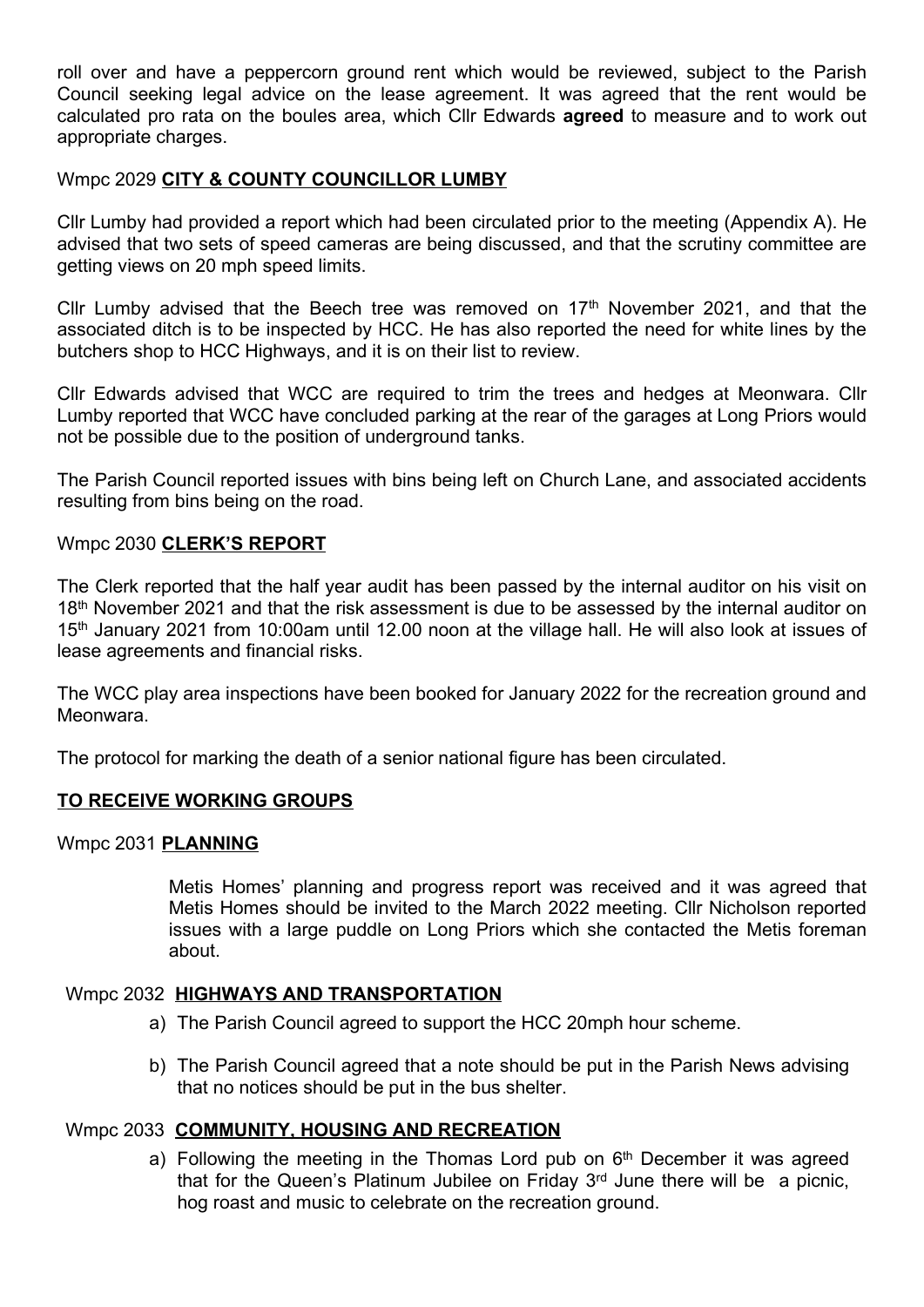- b) It was **agreed** that the Clerk would write to the Village Hall, Sports Club and Rifle Club advising that the leases could start to be drawn up.
- c) It was agreed that a further quote would be sought for work on the ash trees on the recreation area from Mr Hillier.

#### Wmpc 2034 FINANCE AND ADMINISTRATION

It was unanimously agreed to approve the Protocol for marking the death of a senior national figure.

It was unanimously agreed to approve the Insurance quote renewal of £1,259.23.

It was agreed that the VDS subcommittee would insert illustrations into the Village Design Statement.

#### Schedule of payments

.

#### Payments 7th December 2021

| J West Xmas trees            | £120.00   |
|------------------------------|-----------|
| <b>Fair Account Audit</b>    | £440.00   |
| <b>BACS D Heppell salary</b> |           |
| <b>Expenses D Heppell</b>    | £59.64    |
| <b>BACS HMRC</b>             | £31.80    |
| Insurance AJ Gallagher       | £1,259.23 |

It was resolved that the schedule of payments listed above be approved.

#### Wmpc 2035 ITEMS TO BE CONSIDERED AT NEXT MEETING

Ditches, boules, lease agreement, ash trees on the recreation ground.

#### Wmpc 2036 DATE OF NEXT MEETING

Tuesday 11<sup>th</sup> January 2021 at 7.30pm in the Village Hall.

Meeting finished at 9.35

pm

Chair ……………………….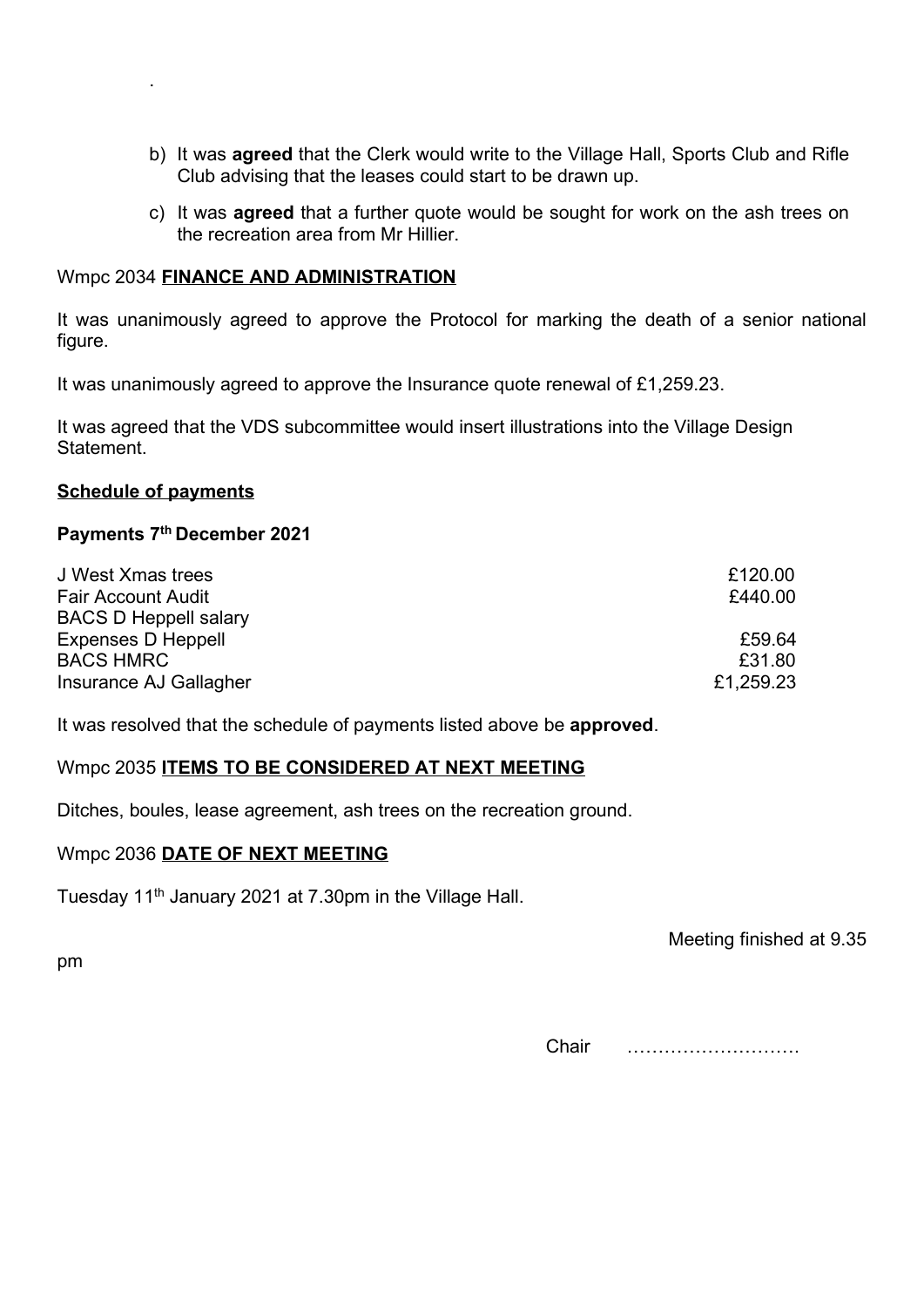# Appendix A Winchester City Councillor Report December 2021

1. Roads and speeding

Hampshire County Council have announced a review of the evidence for 20 mph zones in residential areas and this will be undertaken by the Environment, Transport and Economy Select Committee in early 2022. Hampshire Constabulary and the Police and Crime Commissioner will be invited to take part.

Following a meeting between the Police and Crime Commissioner and Hampshire County Council, the police are developing proposals for limited sections of average speed cameras on the A272 and the A32. HCC will work with them to implement this and is examining complementary signing to encourage considerate riding.

Statistics have been published by Hampshire Highways for September this year. In that month 301 emergencies were attended, 59,055 square metres of carriageway were resurfaced and 13,797 gullies and other drainage cleared. In addition, 9,912 square metres of footway were repaired or resurfaced and around 8,420 potholes were fixed.

2. Covid-19 guidance

At the time of writing, three cases of the new Omicron Covid variant have been confirmed in the Basingstoke district, including at a local school. It is expected that the number of cases across Hampshire will increase. Simon Bryant, Hampshire County Council's Director of Public Health has reiterated that the council will encourage the public to adopt safe behaviours to prevent further spread. His advice is to "get vaccinated – first dose, second dose, booster. Wear a face covering on public transport, in shops and crowded places. If you have symptoms, then isolate immediately and get a PCR test. "Ahead of social events, take a lateral flow test, meet outdoors if possible, or if indoors, open a window to let in fresh air. All of these individual actions can make a difference to help slow the spread of infection and help keep each other safe in the run-up to Christmas."

3. Winchester Movement Strategy

Residents, commuters and businesses are being asked what they think about 10 proposed transport and travel schemes that have been developed as part of the Winchester Movement Strategy, as well as comment on the emerging Local Cycling and Walking Infrastructure Plan. The proposals include a new park and ride site for the north side of the city, improvements to public spaces and for pedestrians, bus priority measures, high quality cycle routes into and across the city centre and reduced city centre parking. Whilst not directly impacting the rural areas outside the city, it will affect those visiting. An online survey opened on Monday 6 December 2021 and people have until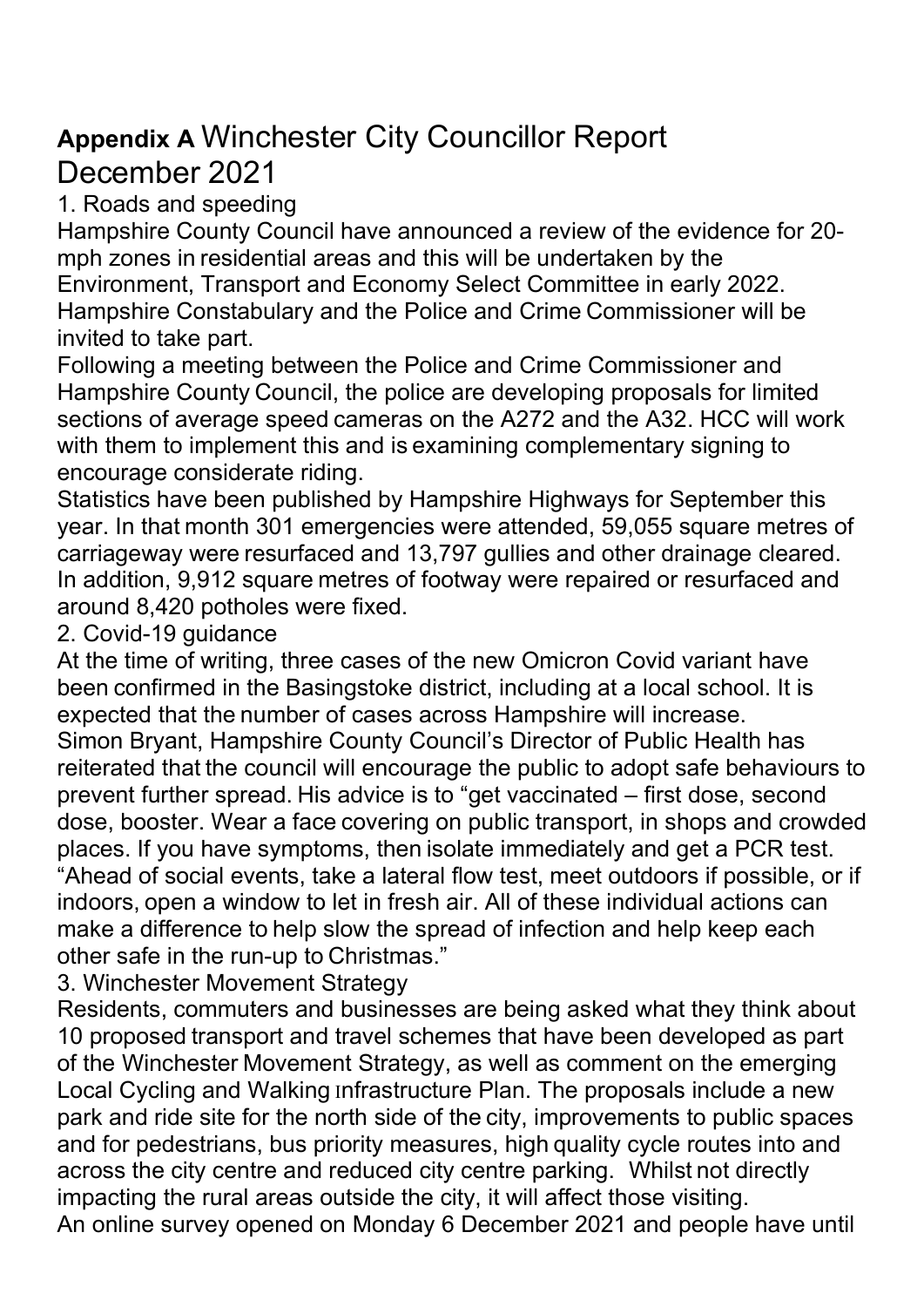just before midnight on Friday 11 February 2022 to complete the questionnaire, which can be found on Hampshire County Council's pages: https://www.hants.gov.uk/transport/transportschemes/winchester-movementstrategy.

Those who do not have access to the internet can request a paper copy of the survey by calling 0300 555 1388.

The Winchester Movement Strategy (WMS) is the agreed transport strategy for the city of Winchester. It sets out a shared vision for the future of travel in the city and the long-term priorities for travel and transport improvements over the next 20-30 years, including a reduction in city centre traffic. As well as asking for views on the 10 priority proposals during December 2021 and January 2022, the County Council is also seeking feedback on a LCWIP for the Winchester urban area which has been developed as a part of the Movement Strategy. An LCWIP covering the remainder of Winchester District is going to be developed during 2022. The results from these feedback surveys will be analysed and the findings set out in a report expected to be published during spring 2022. For more information about the Winchester Movement Strategy visit:

https://www.hants.gov.uk/transport/strategies/transportstrategies.

4. WCC Local Plan update

Winchester City Council is in the course of preparing its new Local Plan. This doesn't cover the parts of the District within the South Downs National Park. However, parts of the Upper Meon Valley ward are within or adjoin affected areas.

As part of this process, the 2021 SHELAA and the 'Register of Green Sites' are due to be considered at Cabinet on Wednesday 8 December. The SHELAA is the Strategic Housing Economic Land Availability Assessment. It and the Register include sites that the council has been advised by developers and landowners could be potentially available for development. This information will inform how the council shapes the development strategy in the new Local Plan. It is important to note that the inclusion of a site does not mean that the council would necessarily seek to allocate the land for development or grant planning permission for its development. In order to assist with navigation of the SHELAA,

which is a lengthy document, a table listing settlements against page numbers on the cabinet agenda has been included on page 43 of the supplementary agenda item

https:/democracy.winchester.gov.uk/ieListDocuments.aspx?CId=136&MId=28 83&Ver=4

And finally, best wishes for Christmas and the New Year from us both.

Laurence Ruffell Hugh Lumby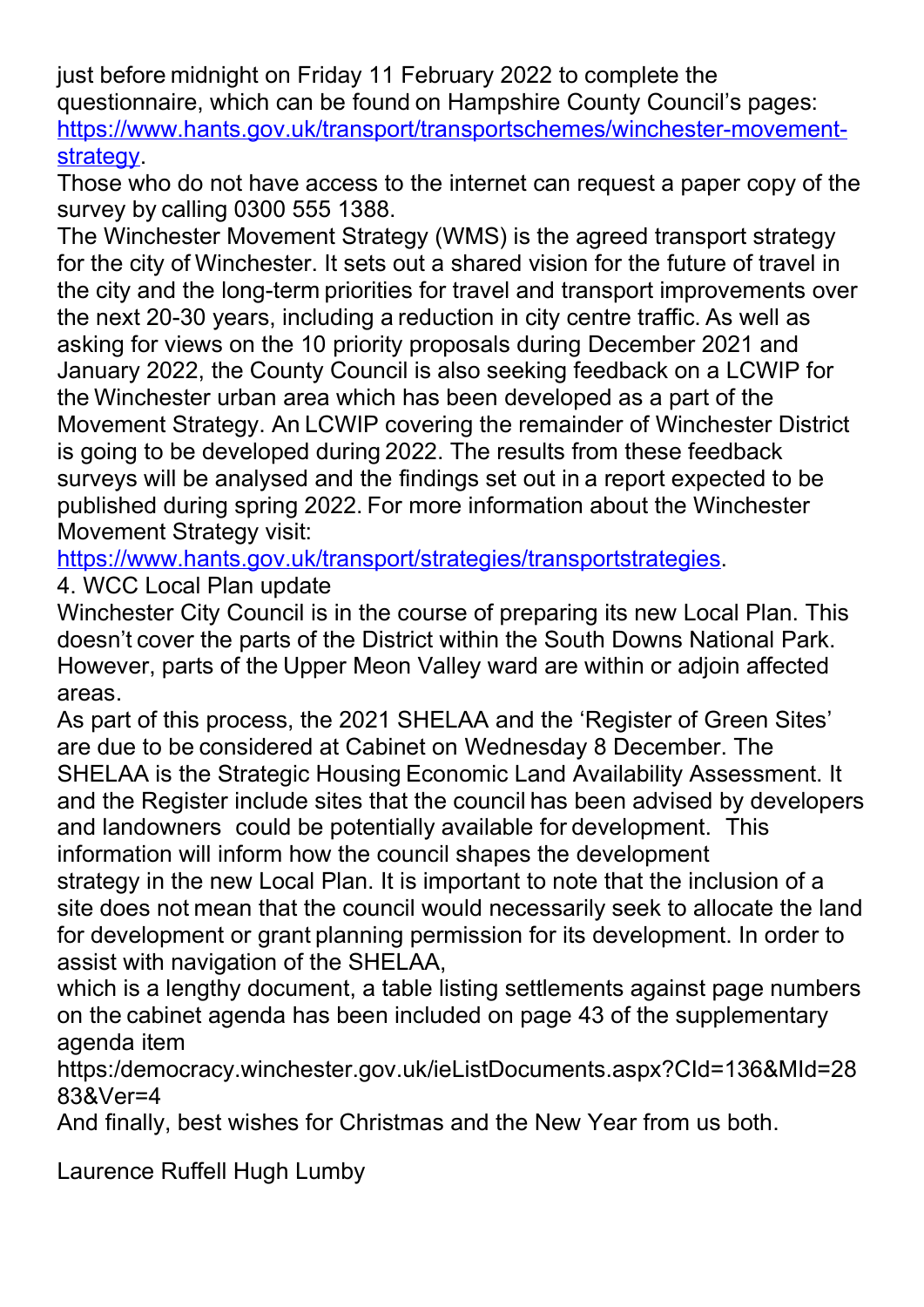## Appendix B Hampshire County Councillor report

November 2021

1. Covid-19 guidance

At the time of writing, three cases of the new Omicron Covid variant have been confirmed in the Basingstoke district, including at a local school. It is expected that the number of cases across Hampshire will increase. Simon Bryant, Hampshire County Council's Director of Public Health has reiterated that the council will encourage the public to adopt safe behaviours to prevent further spread. His advice is to "get vaccinated – first dose, second dose, booster. Wear a face covering on public transport, in shops and crowded places. If you have symptoms, then isolate immediately and get a PCR test. "Ahead of social events, take a lateral flow test, meet outdoors if possible, or if indoors, open a window to let in fresh air. All of these individual actions can make a difference to help slow the spread of infection and help keep each other safe in the run-up to Christmas."

2. Child school/nursery attendance guidance separately, new advice was published last month to help parents and carers decide whether to send their child to school or nursery if they are feeling unwell. Produced by Hampshire County Council in collaboration with the NHS and local authority partners, the resource provides quick access to information that will help someone identify a possible health condition from a range of symptoms and whether the child should remain at home. The new easy-to-follow guidance lists a range of common childhood illnesses and conditions from conjunctivitis to head lice, as well as symptoms such as a high

temperature and a sore throat and what these might mean. It includes details about actions to take and when a child should return to education after being treated. The information is provided on the Should your child go to school/nursery today? Web page; it is a general guide and has been checked by health professionals. However, if someone is unsure about a child's wellbeing they should contact their GP, call the NHS helpline on 111 or visit their nearest pharmacy.

3. Waste reduction

Community Waste Reduction Grants of up to £5000 are available for community organisations. Grant funding is available to community groups, small businesses, new waste prevention, reuse or repair project to the local area. The fund that has supported more than 60 projects across Hampshire since 2017. Among the exciting projects are repair cafes, cookery and upcycling classes in schools, reusable nappy libraries, swap events and many more that have contributed to helping people to reuse more and reduce household waste in Hampshire. Potential applicants are asked to discuss their ideas with the Waste Prevention Team before applying - contact the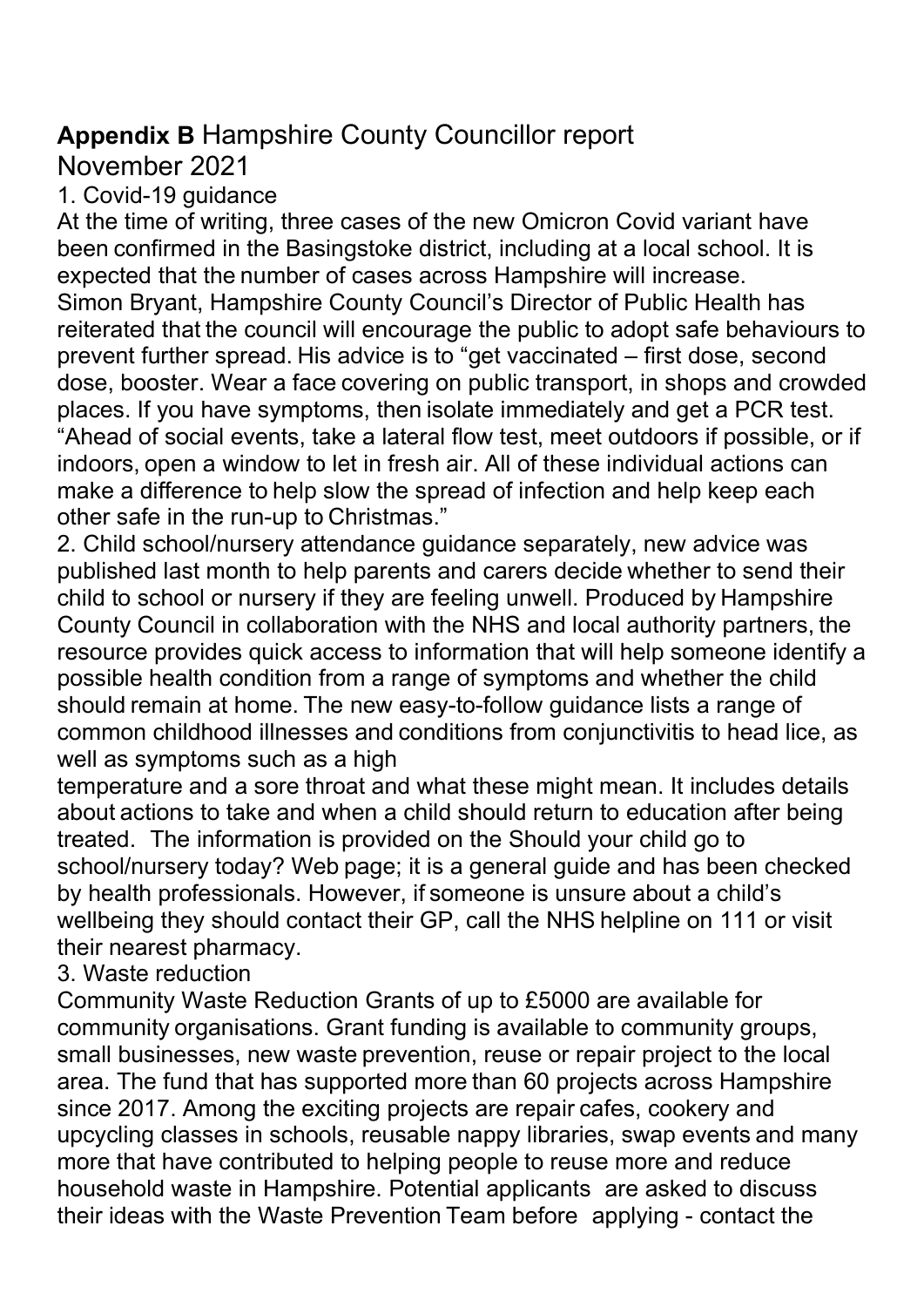team at waste prevention@hants.gov.uk to arrange an informal discussion. The deadline for applications is 5pm Friday 18 February 2022.

## 4. Fair Funding

County Council Leader, Councillor Keith Mans has written to Hampshire's MPs to seek their support for a more equitable funding solution. Rural councils like Hampshire have historically received lower funding from central Government than the metropolitan authorities. Although major funding reform at the current time is difficult, a change is needed in the short term otherwise those authorities at the bottom end of the funding tables will continue to be hit the hardest as we recover from the pandemic. A temporary solution might be to introduce a 'floor' into the methodology, so all authorities receive a minimum level of core spending power. This could be done as part of the provisional local government settlement and would cost around £300m nationally – to help benefit approximately 26 lowest funded councils – including Hampshire. In the meantime, Hampshire County Council has now approved the financial strategy needed to help meet a budget shortfall of at least £80 million by April 2023.

## 5. 20 is Plenty

Hampshire County Council have announced a review of the evidence for 20 mph zones in residential areas and this will be undertaken by the Environment, Transport and Economy Select Committee in early 2022. Hampshire Constabulary and the Police and Crime Commissioner will be invited to take part.

6. Additional climate change support

Hampshire County Council has welcomed news of a successful bid for over £205,000 from the Government's Community Renewal Fund, which will enable the authority to expand its work with communities to reduce carbon emissions and adapt to climate change. I reported on the current work being undertaken by the council last month.

Separately, a Hampshire County Council scheme, which enables young people to hire mopeds at an affordable rate so that they can get to work or vocational training, is going green with the addition of five electric mopeds to its fleet of conventionally powered bikes. The electric mopeds are now available to hirers through Wheels to Work - a scheme which helps young people aged 16 to 25 years old in some rural areas of Hampshire by loaning them their own form of transport, especially in areas where public transport options may be limited.

## 7. Highways maintenance update

Statistics have been published by Hampshire Highways for September this year. In that month 301 emergencies were attended, 59,055 square metres of carriageway were resurfaced and 13,797 gullies and other drainage cleared. In addition, 9,912 square metres of footway were repaired or resurfaced and around 8,420 potholes were fixed.